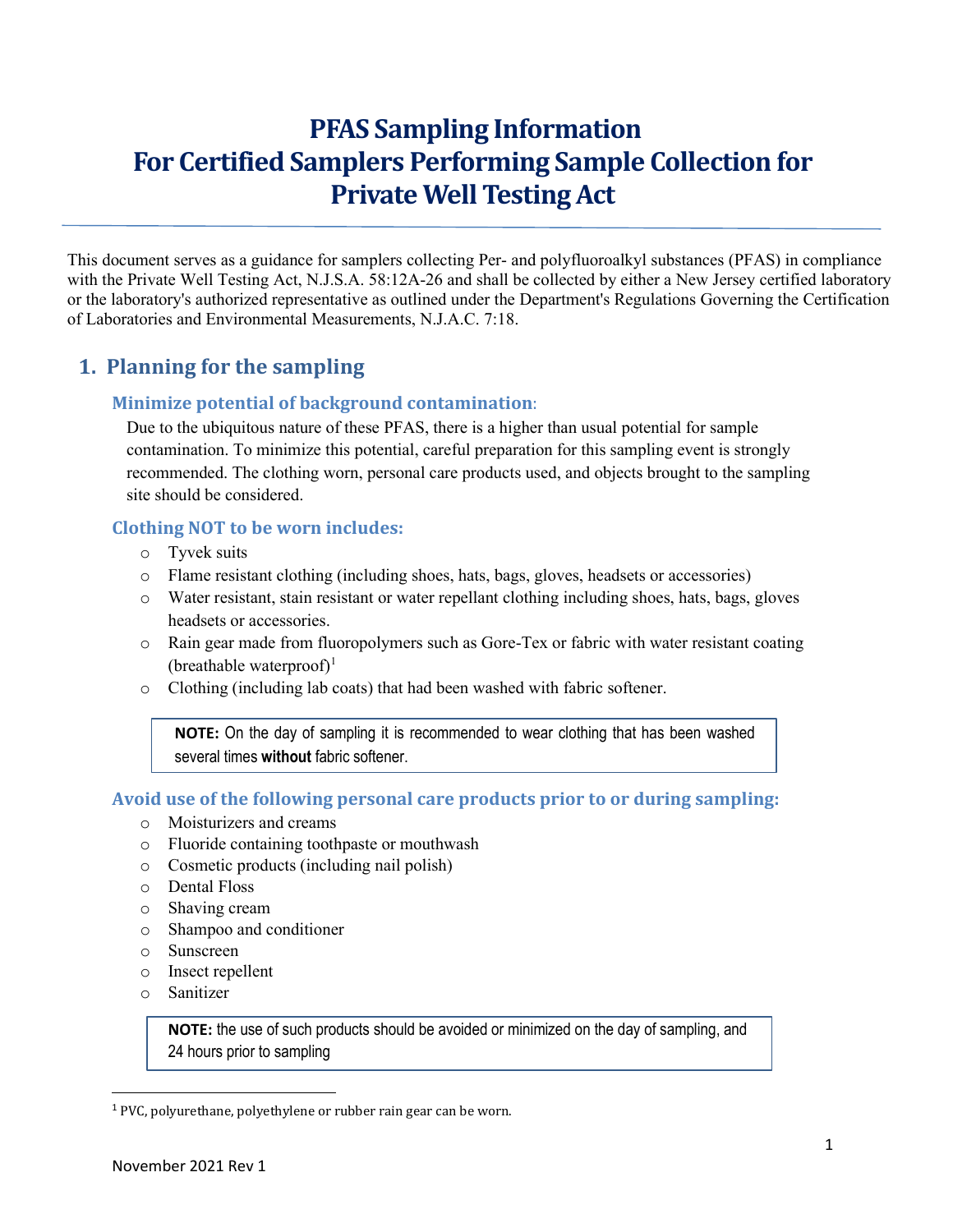## **Do not bring the following to the sampling site:**

- o Fast food (due to packaging), packaged food, pizza boxes and any food such as baked goods or sandwiches wrapped in grease-proof paper or bags.
- o Aluminum Foil
- o Adhesives (including Post It notes and scotch tape)
- o Plumber sealant tape (thread tape) and plumbing paste
- o Materials containing fluoropolymers such as PTFE (Teflon), ETFE (Tefzel), PFA, FEP
- o Waterproof paper or notebooks
- o Permanent Markers (use ball point pens)
- o Plastic clipboards
- o Glass bottles

## **Field Reagent Blanks (FRBs)**

A field reagent blank (FRB) is defined as an aliquot of reagent water that is placed in a sample container in the laboratory and treated as a sample in all respects, including shipment to the sampling site, exposure to sampling site conditions, storage, preservation, and all analytical procedures. The purpose of the FRB is to determine if method analytes or other interferences are present in the field environment. It differs from a trip blank in that it is "treated as a sample in all respects, including shipment to the sampling site, exposure to sampling site conditions, storage, preservation and all analytical procedures." The sample collector will expose the preserved laboratory reagent water (which is provided by the analytical laboratory) to the sampling environment by pouring one of the bottles of preserved laboratory reagent water into an empty sample bottle. It is then capped and labeled as the FRB collected at that specific location.

#### **Procedure for preparation of field reagent blanks**

The EPA analytical method(s) used for the analysis of PFAS **requires** preparation of a FRB at each sampling point. A FRB must be prepared at the location immediately before collecting the PFAS sample. Individual bottles of preserved laboratory reagent water will be provided by the analyzing laboratory. The sample collector will pour the water from one of the bottles of preserved laboratory reagent water into the empty FRB bottle designated for that specific location. The FRB label should identify that FRB with that address.

**NOTE:** Due to the expense and time involved with PFAS monitoring, extreme care must be taken to avoid contamination by planning in advance of the sampling event.

# **2. Preparing for the Sampling Event:**

#### **Determine approximate date for sampling:**

A certified laboratory or certified sampler will perform the PFAS sample. For those instances where the FRBs and PFAS samples will require shipping to the analyzing laboratory, it is important that the analyzing laboratory be notified at least 2 weeks prior of the expected sampling date. This is done to provide the analyzing laboratory with the time necessary for the preparation of the contaminant free laboratory reagent blank water with preservative for the FRBs, the field sample bottles, the empty bottles for the FRBs and any other quality control samples the analyzing laboratory will require. The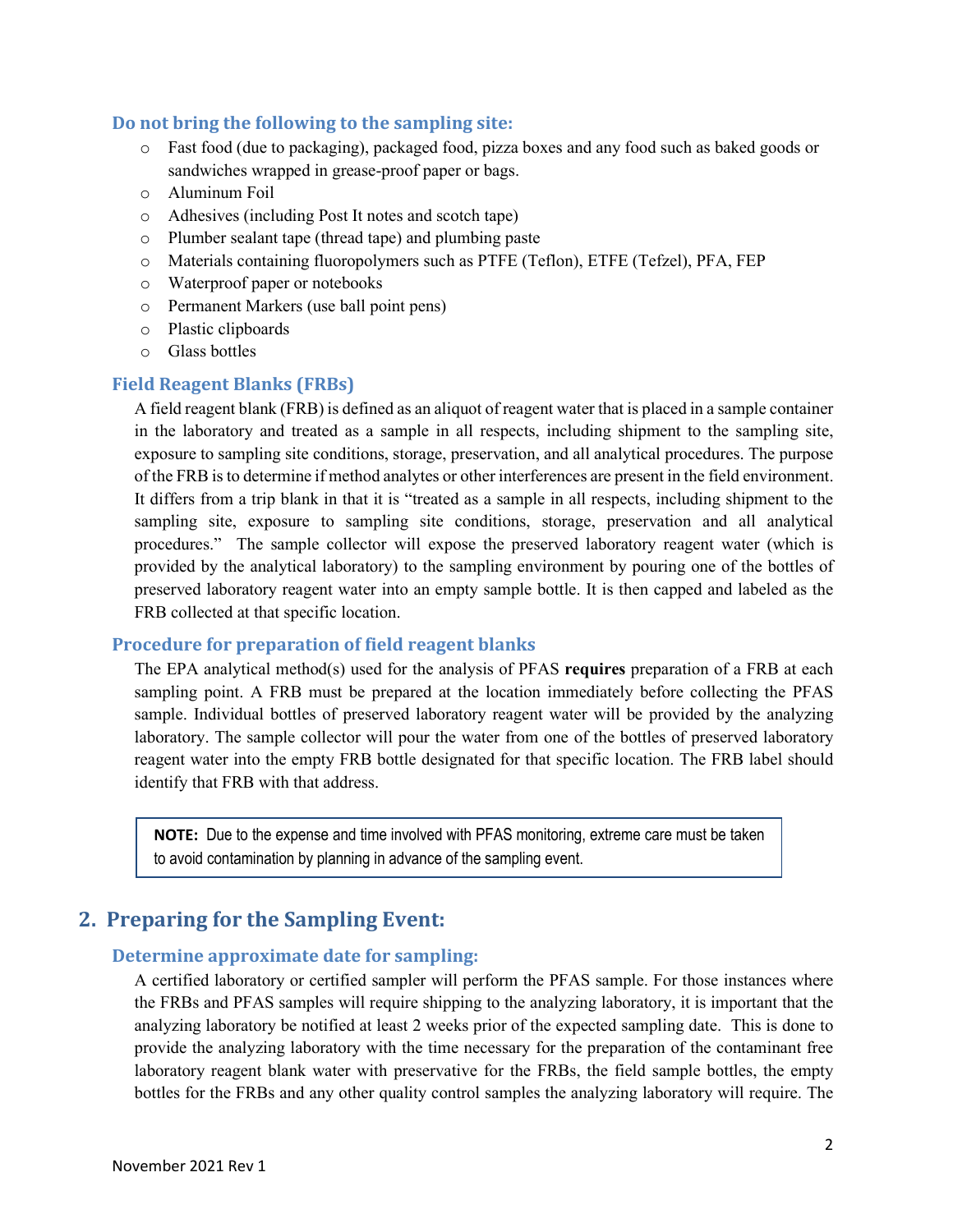private well locations and codes should be provided to the analyzing laboratory to ensure that the correct number of bottles and supplies can be shipped to the water system or other entity performing the sampling. Once the supplies are received, every effort should be made to collect the PFAS samples within 4 days. The laboratory reagent water and bottles must be stored where they will not be exposed to contamination and maintained at a temperature between 6°C and 15°C.

# **Planning for shipping of the collected samples**

The following should be considered if the samples will need to be shipped to the analytical laboratory:

- o The hold time for the samples (which includes both the PFAS samples and the FRBs) is 14 days from collection for EPA 537 & EPA 537.1 and 28 days for EPA 533.
- $\circ$  The samples that are significantly above 10 $\degree$ C at the time of collection will need to be iced with PFAS-free water<sup>[2](#page-2-0)</sup> or refrigerated for a period of time in order to chill them prior to shipping or delivery to the laboratory.
- o Samples (which includes both the PFAS samples and the FRBs) must be extracted by the laboratory within 14 days from collection for EPA 537 & EPA 537.1 and 28 days for EPA 533. Extracts must be analyzed within 28 days after extraction for all three methods.
- $\circ$  The samples must be maintained at a temperature no higher than 10 $\circ$ C during shipment within the first 48 hours from sample collection.
- $\circ$  The samples will need to be received at the laboratory at a temperature no higher than 10°C within the first 48 hours after sample collection. After 48 hours the samples must be received at 6°C or lower but must not be received frozen.
- o When planning a date for sample collection, determine in advance if the analytical laboratory has preferential days of the week for receipt of the shipped samples.
- o The analytical laboratory must be able to accept and store the samples appropriately if received at the laboratory on a weekend or evening.
- o If sampling was conducted during the end of the week and received by the laboratory over a weekend, the laboratory may not start the analysis of the samples until the following work week. This will impact the sample hold time.

## **The supplies received from the analyzing laboratory should include the following:**

For "X" number of private wells being sampled, the laboratory should send **at a minimum**:

o "X" number of polypropylene bottles with polypropylene screw caps and containing a solid preservative (Trizma for EPA 537 & 537.1, ammonium acetate for EPA 533) which serves as a dechlorinating agent and buffer.

**NOTE:** Depending on the laboratory's standard operating procedures for EPA 537,537.1, or 5[3](#page-2-1)3 analysis, more than one sample<sup>3</sup> may be needed to be collected as part of their ongoing Quality Control requirements.

- o "X" number of empty polypropylene bottles with polypropylene screw caps to be used for the FRBs.
- o "X" number of polypropylene bottles with laboratory provided reagent water which is purified

<span id="page-2-0"></span><sup>&</sup>lt;sup>2</sup> Unless the water used for the ice was tested to be PFAS-free it may be difficult to obtain PFAS-free ice. Therefore, to avoid water from the ice seeping into the samples, both the collected samples and the prepared FRBs should be stored separately in new clean polyethylene sealable bags.

<span id="page-2-1"></span><sup>&</sup>lt;sup>3</sup> Many laboratories will require filling three sample bottles at each sampling location.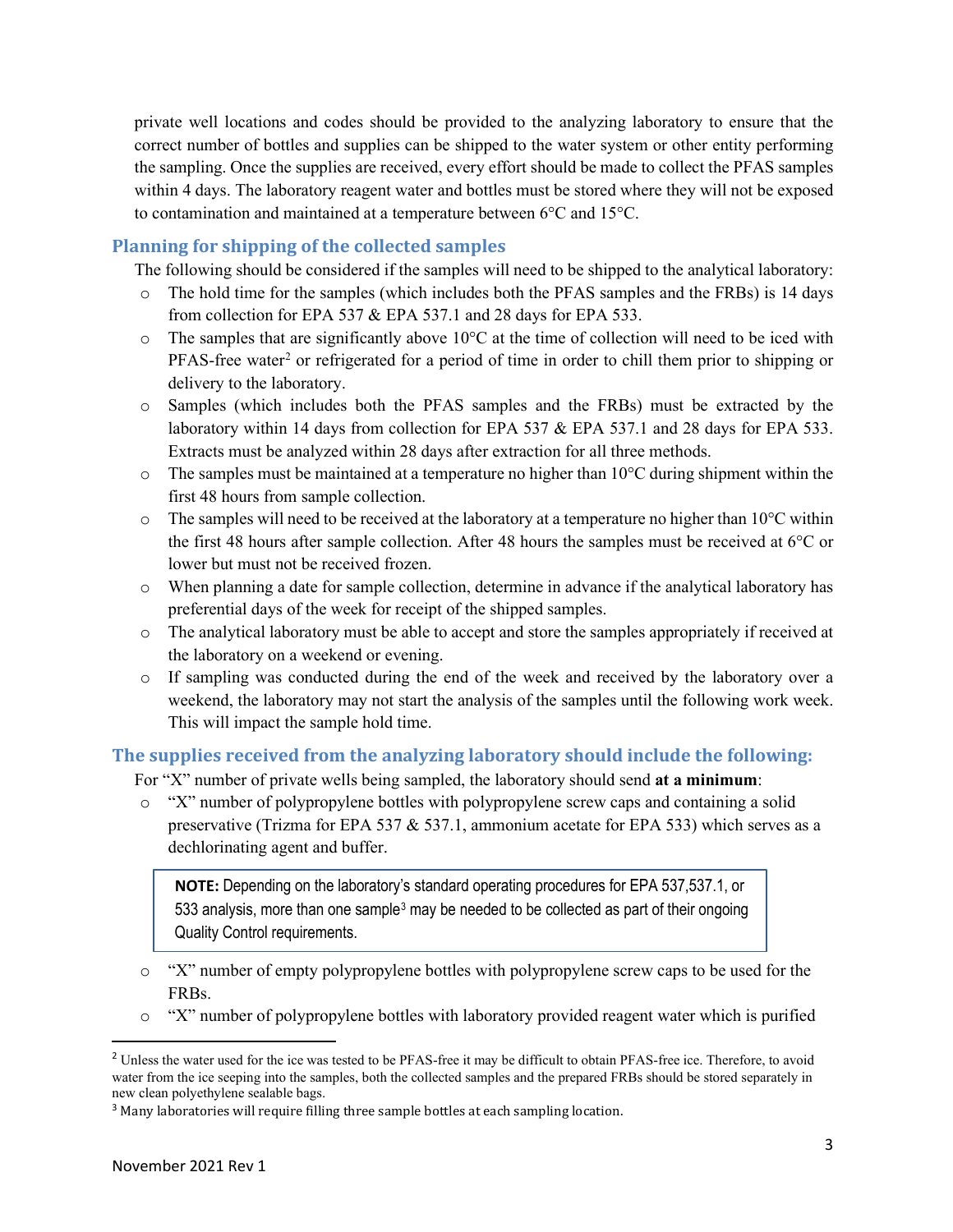water that had been tested as not having any measurable quantities of method analytes or interfering compounds and also contains a preservative. The water in these bottles will be used to prepare the FRBs.

- o Each of the three groups of polyethylene bottles described above should be contained in clean polyethylene sealable bags to prevent contamination during shipping.
- o Chain of Custody Form
- o Shipping Instructions, if applicable
- o Cooler for shipping samples back to the laboratory

#### **Storage of Sampling Supplies**

When received, immediately store the bottles with the preserved laboratory provided reagent water at a temperature between 6°C and 15°C and away from any source of contamination. The period of time for storage of these bottles should not exceed four days.

# **3. The Sampling Event**

## **Prior to day of sampling event:**

The laboratory will provide a chain of custody form with the sample bottles. Review the laboratory's instructions for completing the chain of custody. The amount of pre-entered information on the COC depends upon the laboratory.

For samplers sampling multiple private wells, the sequence in which the private wells will be sampled should be established in advance. This sequence can then be recorded on the chain of custody prior to the sampling event. Some laboratories will have affixed the labels to the samples bottles prior to shipping in order to avoid the handling of adhesive labels at the sampling site.

Use a cooler that had recently been cleaned with PFAS-free soap such as Alconox and PFAS-free water.

Have fresh bags of PFAS-free ice<sup>[4](#page-3-0)</sup> ready for use on the day of sample collection.

Remove any supplies or equipment that contain Teflon or polytetrafluoroethylene (PTFE) or anything with "fluoro" in its name.

If bringing paper towels to the site, ensure that they are **UNTREATED** paper towels and not PFAS treated paper towels.

**Supplies Needed:** *(refer to the above to ensure that nothing used at the sampling site will contribute to background contamination.)*

- o Chain of Custody
- o Cooler (may have been provided by analyzing laboratory)
- o Bags of PFAS-free ice4 Do not use blue ice or chemical ice.
- o Ball point pen (DO NOT use markers or Sharpies)
- o Bottles with preserved laboratory reagent water

<span id="page-3-0"></span><sup>&</sup>lt;sup>4</sup> Unless the water used for the ice was tested to be PFAS-free it may be difficult to obtain PFAS-free ice. Therefore, to avoid water from the ice seeping into the samples, both the collected samples and the prepared FRBs should be stored separately in new clean polyethylene sealable bags.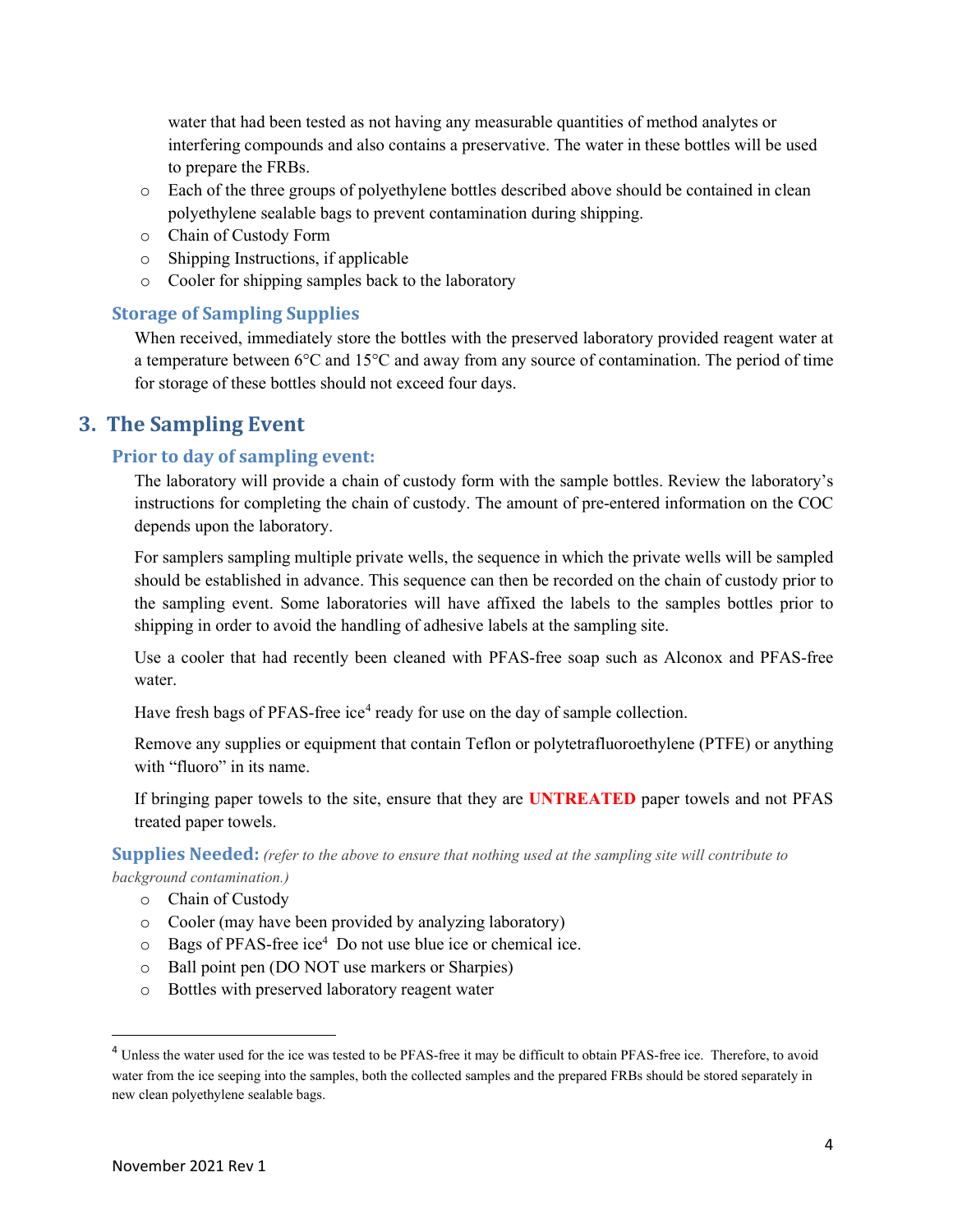- o Bottles with preservative
- o Empty bottles for the FRB
- o Polyethylene sealable bags for FRBs
- o Polyethylene sealable bags for PFAS samples
- o Pairs of powderless nitrile gloves
- o Sample bottle labels (if not already affixed to the bottles)

# **Information Relevant to the Day of Sampling Event:**

- o To save time chilling the samples after collection, the sampler may elect to keep bags of ice in the cooler while conducting the sampling. Do not use blue ice or chemical ice when chilling the sample bottles. Keep all collected samples and FRBs in sealable PE bags.
- o When transporting samples, do not place samples/bottles directly on vehicle upholstery, office upholstery or floor rugs since it most likely had been stain, fire and/or water resistant treated.
- o Avoid sample collection in the rain.
- o Keep caps on all sample bottles until time to collect sample or prepare FRBs. Do not mix up caps and bottles.
- o Wash hands with water and PFAS-free soap. Use water that had not been stored in any type of Teflon container.
- o DO NOT confuse the bottles to be used for the FRB samples with the bottles to be used for the PFAS samples.
- o Use a fresh/new pair of nitrile gloves at each sampling site.
- o If collecting samples for other parameters that day, collect all PFAS samples and associated FRBs first.
- o The FRBs should be stored separately from the other samples in different polyethylene sealable bags.
- o Aerators and screens must be removed before collection of samples.

# **Determining the Sampling Location**

Sampling for PFAS will be at the same location as other PWTA parameters, as outlined below.

- 1. If there is no water treatment system in use on the subject property:
	- a. samples shall be collected from a primary cold water, non-aerated spigot or tap that draws from, or feeds water to, the potable water system of the subject property.
- 2. Where a water treatment system is in use on the subject property, the sample shall be collected as follows:
	- a. The water treatment system shall be disconnected or otherwise disabled prior to the collection of the water sample; or
	- b. The sample shall be collected at a location prior to the water treatment system.
- 3. In the case of new well construction and installation where there is no spigot or tap on the subject property, the sample may be collected directly at the well head (raw water sample)

# **Sampling Procedure:**

- 1) Before putting on nitrile gloves, remove aerators or screens on sampling tap if present.
- 2) Before putting on nitrile gloves, let water run for about 3 to 5 minutes and until water temperature has stabilized.
- 3) Put on a clean pair of powderless nitrile gloves.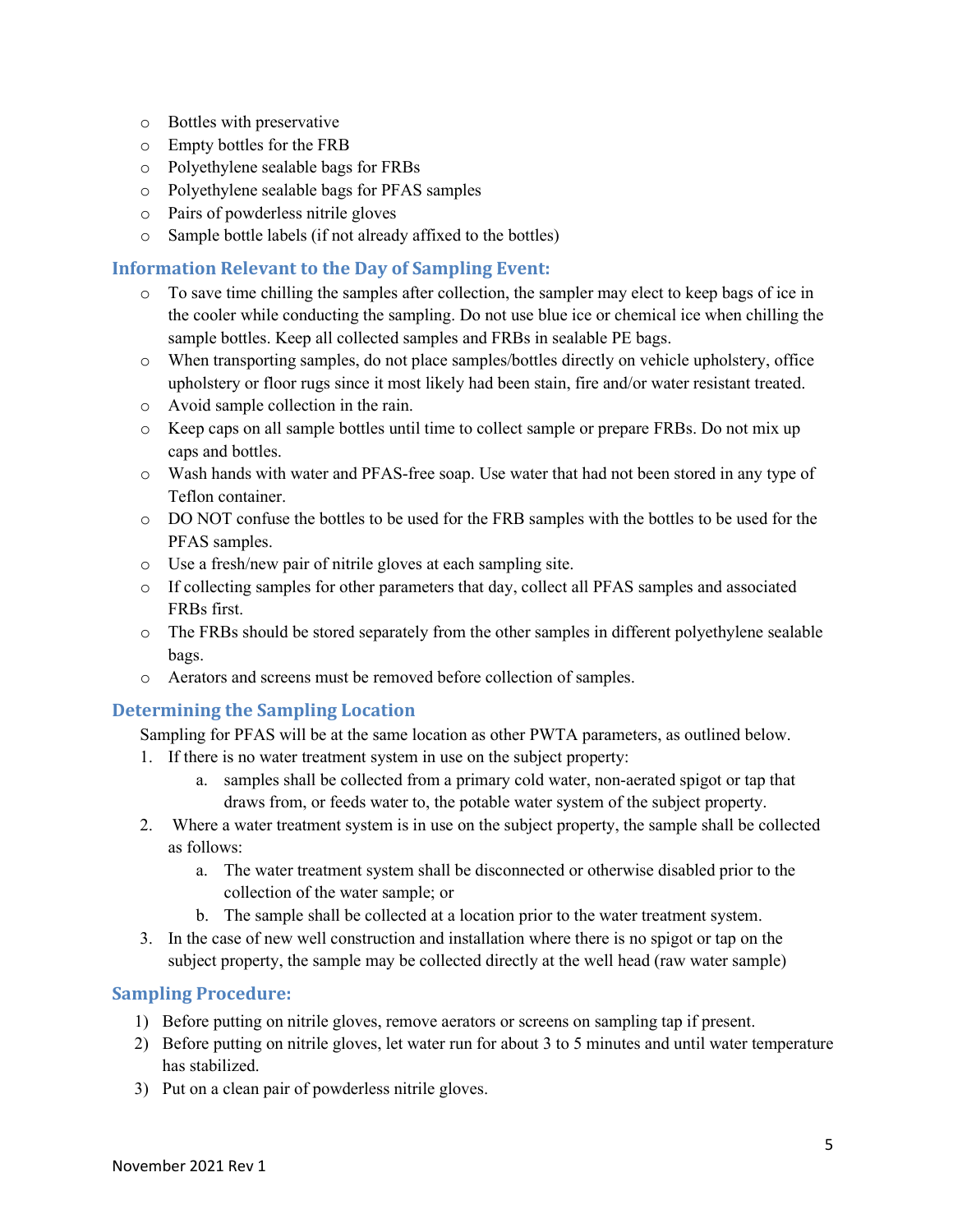- 4) Prepare the FRB by pouring water from one of the bottles of preserved laboratory reagent water into an empty field reagent bottle. **DO NOT USE** any remaining laboratory reagent water from that bottle for any other FRBs to be prepared. Discard excess field reagent water at an appropriate location. Label the FRB so that it is associated with that sample location address.
- 5) Place the FRB in a sealable polyethylene bag specified for FRBs.
- 6) On the chain of custody, record the date and time that the FRB was prepared.
- 7) Collect the PFAS sample by filling one of the bottles containing the preservative. Do not fill to overflowing since that will cause loss of the preservative. A headspace free sample is not required with this sampling. Be aware of where the bottle cap is placed while filling the sample bottle.
- 8) Record the specific address location on the sample bottle label.
- 9) Cap the bottle and invert 3 times to dissolve the preservative. DO NOT OPEN.
- 10) Place the sample in a sealable polyethylene bag specified for POE samples.
- 11) Record the date and time of the PFAS sample collection on the chain of custody. If the bottle label has a laboratory generated identifier code or number, include that identifier on the chain of custody along with the location of the private well being tested.
- 12) Place bottles in pre-cleaned cooler that has bags of PFAS-free ice. Do not use blue ice.

## **Completion of Chain of custody:**

Name of sampler: **Printed,** signed and dated and include sampler's **affiliation** (water system, consulting firm, laboratory).

## **Storage of samples after collection and before shipping:**

Store samples in pre-cleaned cooler or other non-Teflon container.

The analytical method requires that the samples must not exceed  $10^{\circ}$ C during the first 48 hours after collection.

If not shipping the samples immediately, chill samples with a sufficient amount of ice or refrigerate samples at a temperature of 10<sup>o</sup>C or lower (do not freeze) and away from any source of contamination.

To ensure that the samples are received by the laboratory at or below 10°C, it may be necessary to refrigerate or chill the samples for a period to time before shipping.

Pack cooler with fresh PFAS-free bagged ice. Do not use chemical ice packs or blue ice.

#### **Shipping**

It is important to coordinate in advance with the laboratory to determine if certain days of the week and/or holidays are not recommended by the laboratory for sample shipping. Ship samples on bagged ice to ensure sample temperature does not exceed 10°C if received by the laboratory within 48 hours from time of collection. If samples will be received by laboratory beyond 48 hours from sample collection, then chill samples to 6°C.

## **Storage of Samples at the Laboratory**

Samples stored in the laboratory must be held at or below 6°C until extraction. Samples must be extracted by the laboratory within 14 days of collection for EPA 537 & EPA 537.1 and 28 days for EPA 533. Extracts must be analyzed within 28 days after extraction.

## **For more information**

Samplers should review [EPA Method 537,](https://nepis.epa.gov/Exe/ZyNET.exe/P100EQ6W.TXT?ZyActionD=ZyDocument&Client=EPA&Index=2006+Thru+2010&Docs=&Query=&Time=&EndTime=&SearchMethod=1&TocRestrict=n&Toc=&TocEntry=&QField=&QFieldYear=&QFieldMonth=&QFieldDay=&IntQFieldOp=0&ExtQFieldOp=0&XmlQuery=&File=D%3A%5Czyfiles%5CIndex%20Data%5C06thru10%5CTxt%5C00000032%5CP100EQ6W.txt&User=ANONYMOUS&Password=anonymous&SortMethod=h%7C-&MaximumDocuments=1&FuzzyDegree=0&ImageQuality=r75g8/r75g8/x150y150g16/i425&Display=hpfr&DefSeekPage=x&SearchBack=ZyActionL&Back=ZyActionS&BackDesc=Results%20page&MaximumPages=1&ZyEntry=1&SeekPage=x&ZyPURL) [EPA 537.1,](https://cfpub.epa.gov/si/si_public_file_download.cfm?p_download_id=537290&Lab=NERL) and/or [EPA Method 533](https://www.epa.gov/sites/default/files/2019-12/documents/method-533-815b19020.pdf) prior to sample